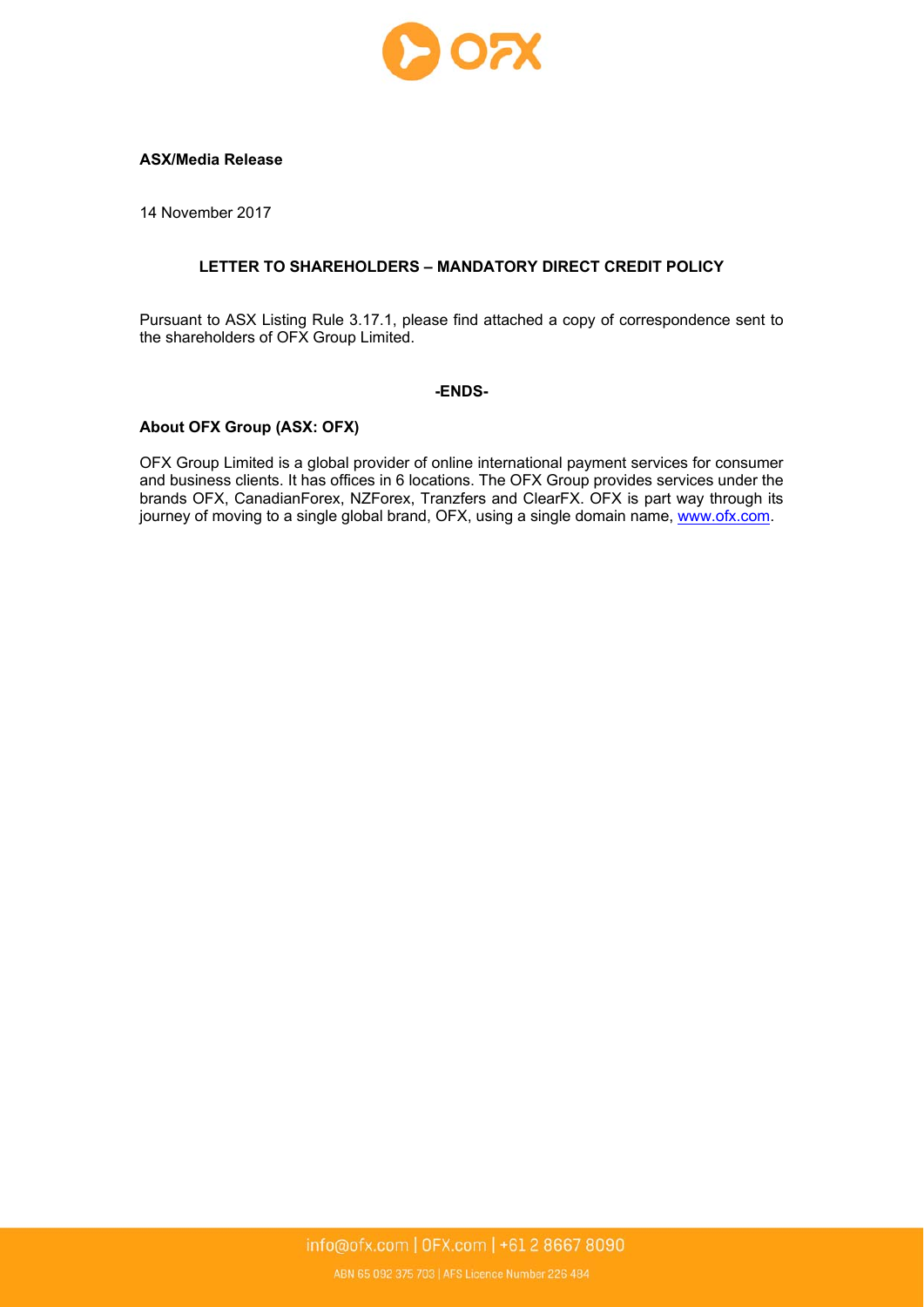

Registry communications to: C/- Link All Market Services Limited Locked Bag A14, Sydney South, NSW, 1235 Telephone: +61 1300 554 474 Facsimile: +61 2 9287 0303 ASX Code: OFX Email: registrars@linkmarketservices.com.au Website: www.linkmarketservices.com.au

Dear Shareholder

On behalf of the Board, I am pleased to advise that OFX Group Limited (OFX), commencing from the interim dividend payment for the Half Year period ending 30 September 2017 will be paying all **future** dividend payments to Shareholders with registered addresses in Australia and New Zealand by direct credit only. Only Shareholders whose registered addresses are not in Australia and New Zealand will be paid by Australian Dollar cheques.

The benefits of having dividends paid by direct credit to your nominated bank account include:

- there is no delay in waiting for your cheque to be delivered in the mail;
- your funds are deposited on the date of payment and are cleared for immediate use;
- direct credit is a more secure and safer method of receiving dividend payments;
- it mitigates the risk of lost payments, unbanked cheques and fraud;
- if you are absent from the address, the dividend will still be deposited into your bank account;
- you can elect to have your dividends paid either directly to your own bank account or any other nominated account in Australia or New Zealand;
- direct credit is cost effective for OFX and the savings generated will benefit all Security holders.

You will continue to receive a dividend statement in the form nominated by you (electronic or paper) for your tax records.

### WHAT DOES THIS MEAN FOR SECURITY HOLDERS?

If you have already provided your banking details, there is no action required from you.

If you **have not provided your banking details** and your registered address is in Australia or New Zealand, please provide details of your nominated bank account to our share registry, Link Market Services Limited before the next Record Date for payment. A direct credit form and reply paid envelope are enclosed for this purpose.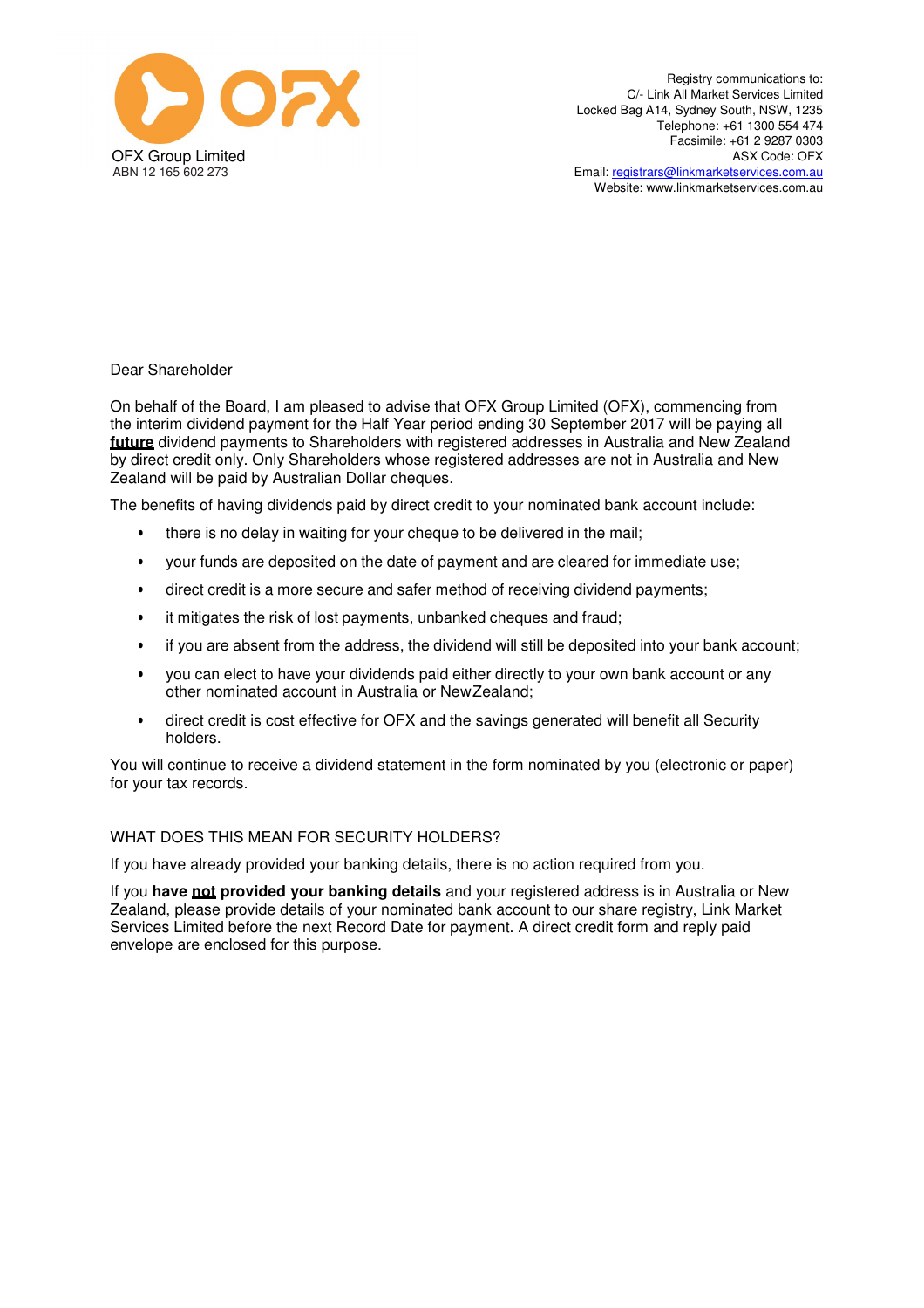We encourage you to visit our share registry's website, www.linkmarketservices.com.au to view and update your holding details. Simple step by step instructions to do this are shown below:



Yours faithfully

Naomi Dolmatoff Interim Company Secretary